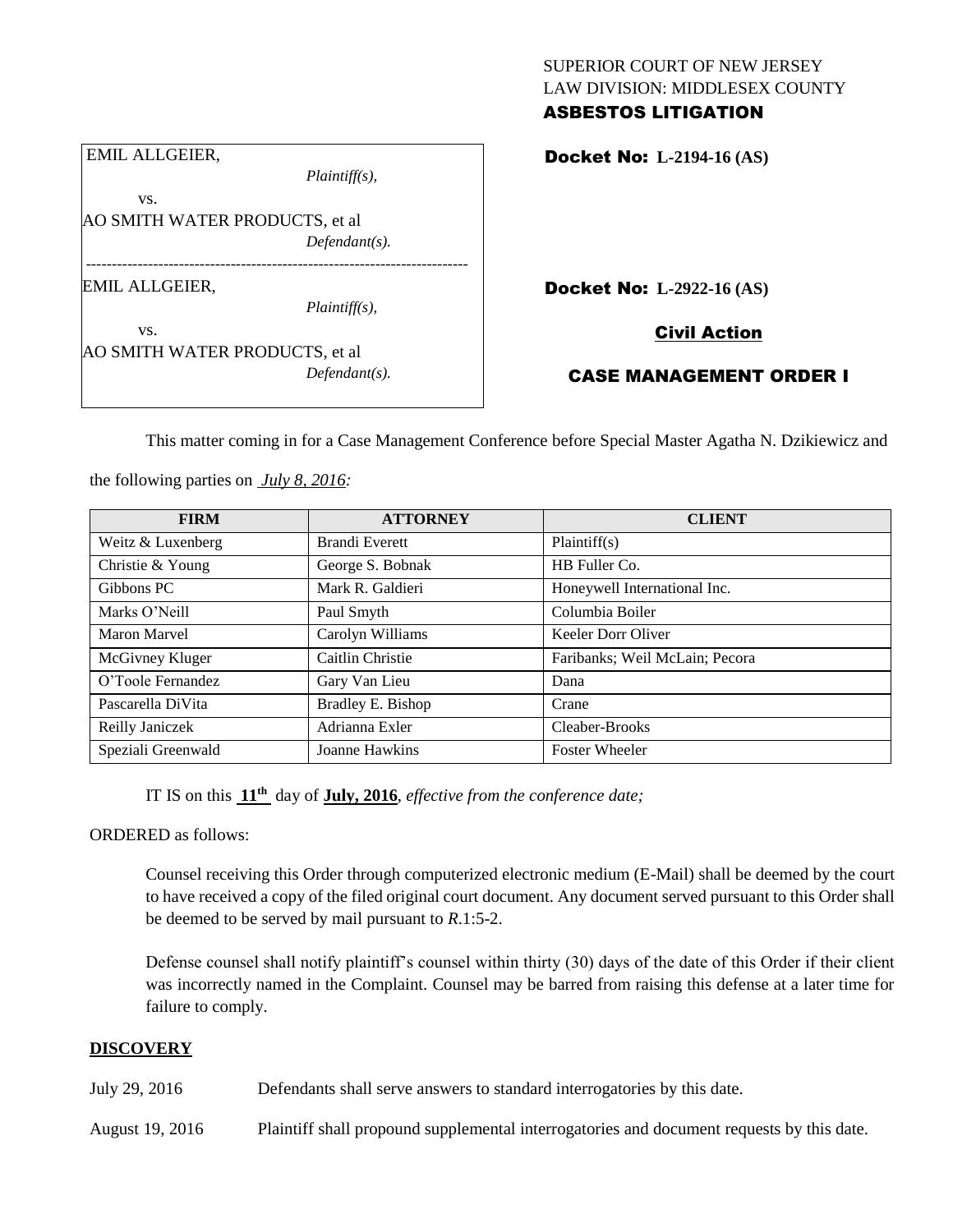| September 19, 2016 | Defendants shall serve answers to supplemental interrogatories and document requests by this<br>date.                                                                                                       |
|--------------------|-------------------------------------------------------------------------------------------------------------------------------------------------------------------------------------------------------------|
| August 19, 2016    | Defendants shall propound supplemental interrogatories and document requests by this date.                                                                                                                  |
| September 19, 2016 | Plaintiff shall serve answers to supplemental interrogatories and document requests by this<br>date.                                                                                                        |
| October 31, 2016   | Plaintiff depositions shall be concluded by this date. Plaintiff's counsel shall contact the<br>Special Master within one week of this deadline if plaintiff depositions are not completed by<br>this date. |
| December 30, 2016  | Fact discovery, including depositions, shall be completed by this date. Plaintiff's counsel shall<br>contact the Special Master within one week of this deadline if all fact discovery is not<br>completed. |
| December 30, 2016  | Depositions of corporate representatives shall be completed by this date.                                                                                                                                   |

#### **EARLY SETTLEMENT**

January 20, 2017 Settlement demands shall be served on all counsel and the Special Master by this date.

#### **SUMMARY JUDGMENT MOTION PRACTICE**

| January 20, 2017 | Plaintiff's counsel shall advise, in writing, of intent not to oppose motions by this date. |  |  |
|------------------|---------------------------------------------------------------------------------------------|--|--|
|                  |                                                                                             |  |  |

- February 3, 2017 Summary judgment motions shall be filed no later than this date.
- March 3, 2017 Last return date for summary judgment motions.

#### **MEDICAL DEFENSE**

- December 30, 2016 Plaintiff shall serve medical expert reports by this date.
- March 17, 2017 The defense medical examination of plaintiff(s) shall be completed by this date.
- April 14, 2017 Defendants shall identify its medical experts and serve medical reports, if any, by this date. **In addition, defendants shall notify plaintiff's counsel (as well as all counsel of record) of a joinder in an expert medical defense by this date.**

#### **LIABILITY EXPERT REPORTS**

- January 27, 2017 Plaintiff shall identify its liability experts and serve liability expert reports or a certified expert statement by this date or waive any opportunity to rely on liability expert testimony.
- April 14, 2017 Defendants shall identify its liability experts and serve liability expert reports, if any, by this date or waive any opportunity to rely on liability expert testimony.

#### **ECONOMIST EXPERT REPORTS**

January 27, 2017 Plaintiff shall identify its expert economists and serve expert economist report(s), if any, by this date or waive any opportunity to rely on economic expert testimony.

 $\_$  , and the set of the set of the set of the set of the set of the set of the set of the set of the set of the set of the set of the set of the set of the set of the set of the set of the set of the set of the set of th